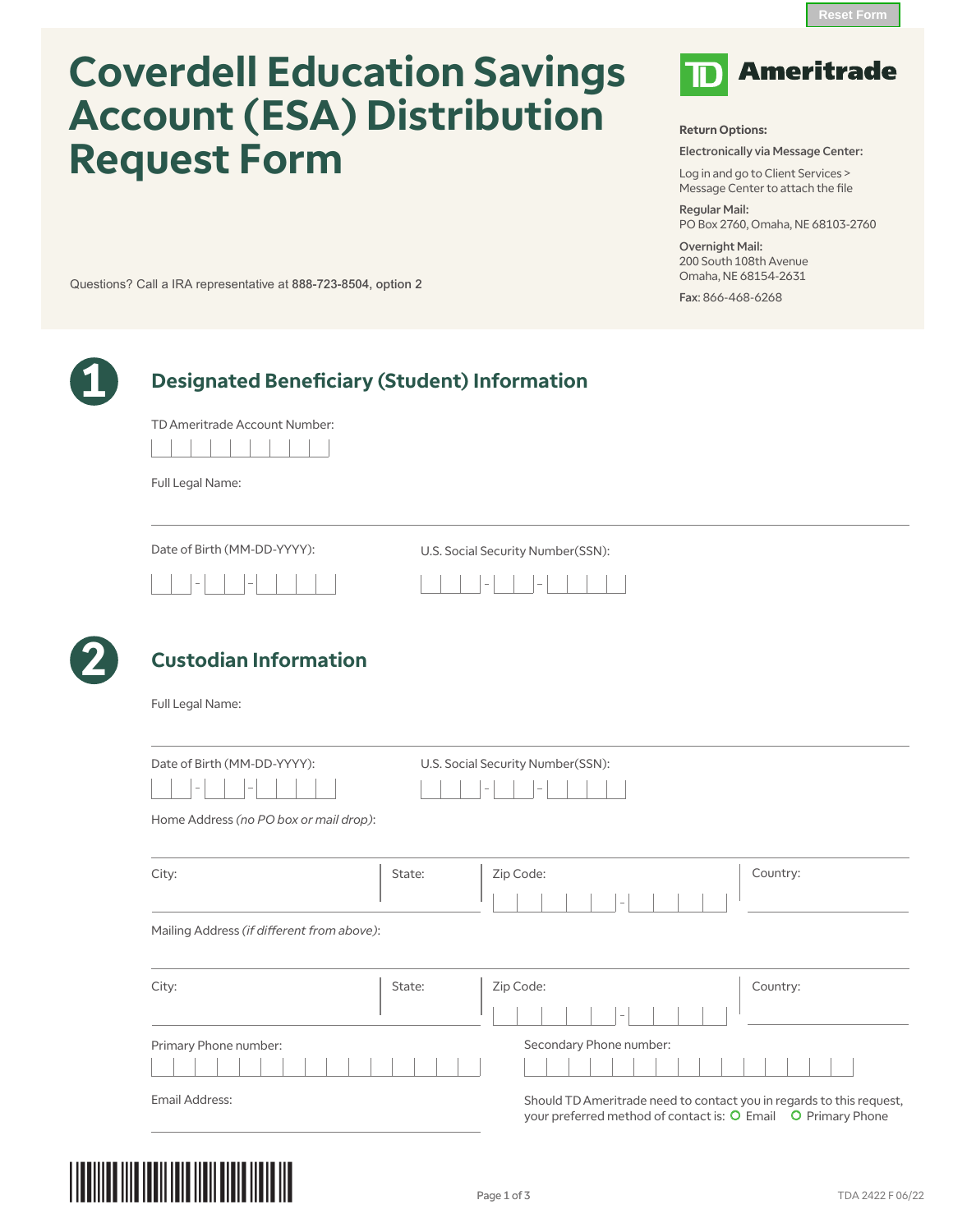# **Distribution Amount**

**3**

**4**

#### **I instruct TD Ameritrade, Inc. to initiate a:**

C Total distribution of my entire account and close the account.

O Partial cash distribution of exactly \$

C Partial distribution of the following securities (number of shares and identification of security).

If you wish to liquidate the selected securities and receive the cash proceeds, you may select cash and sell the assets online at www.tdameritrade.com or by calling 800-669-3900..

| <b>Requested Quantity</b> | <b>Security/Asset Description</b> | <b>Requested Quantity</b> |
|---------------------------|-----------------------------------|---------------------------|
|                           | 6.                                |                           |
|                           | 7.                                |                           |
|                           | 8.                                |                           |
|                           | 9.                                |                           |
|                           | 10.                               |                           |
|                           |                                   |                           |

Please attach additional sheet if more space is needed.

C I certify that the recipient of this request qualifies as a family member as dictated by IRS publication 970, section 8.

# **Distribution Method**

**I instruct TD Ameritrade Clearing, Inc. to distribute the amount stated in the following manner:**

#### **Make this payment:**

*(Please select one of the following options. If nothing is selected, your distribution will be mailed to the address listed on your account.)*

C To another TD Ameritrade Coverdell ESA account number**:**

#### **For an education expense:**

C **To my TD Ameritrade non-retirement account number**:

#### C **By Mail**

- O Check
	- Delivery Method:
	- C U.S. First-Class Mail (default)
	- C Overnight at My Expense
- C To the address on record
- C To an alternate Address
	- C This is my new address of record

Address:

| City:                   | State: | Zip Code:                                | Country: |
|-------------------------|--------|------------------------------------------|----------|
|                         |        | $\vert \vert = \vert$<br><b>Contract</b> |          |
| O To an alternate payee |        |                                          |          |
| Name:                   |        |                                          |          |